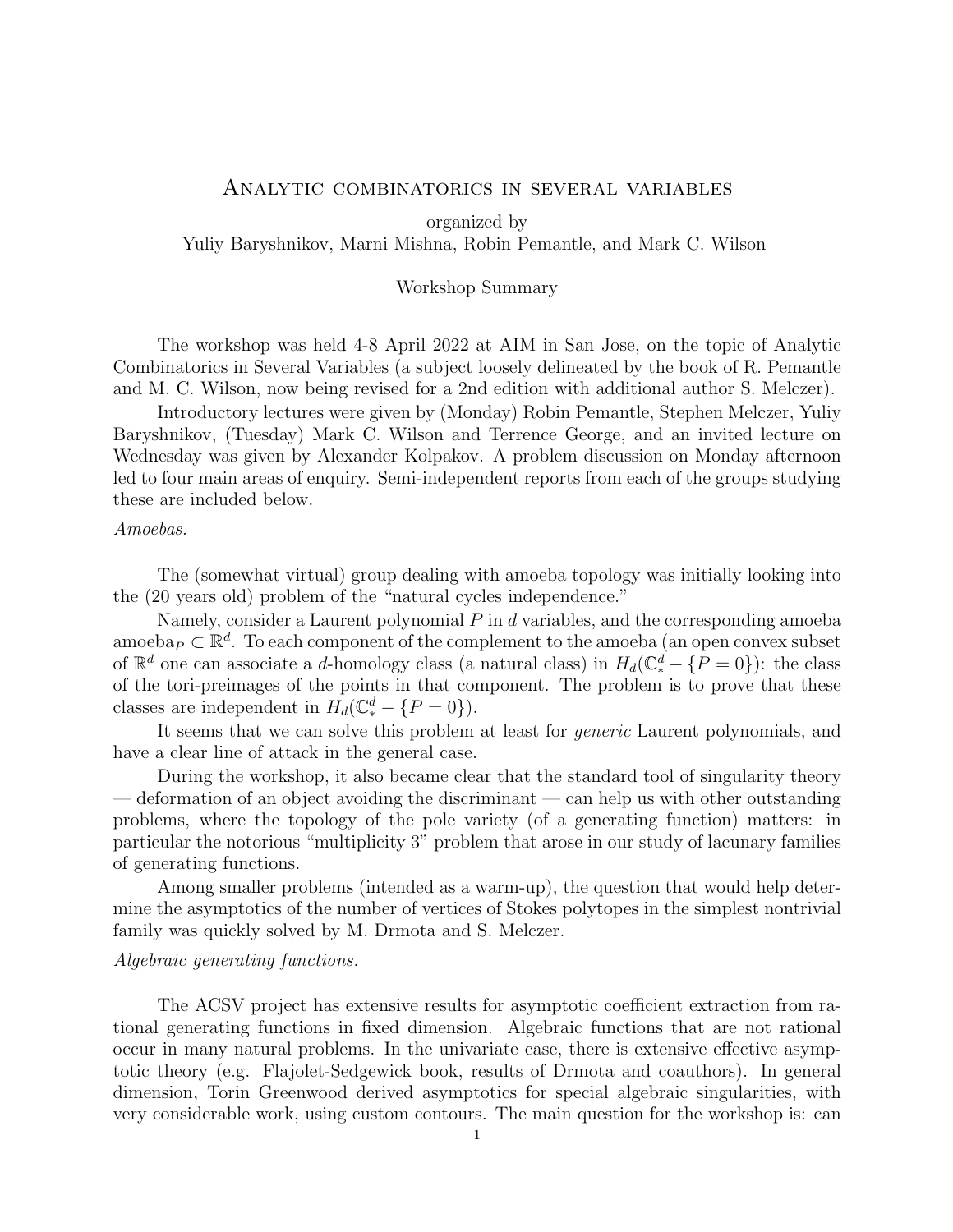we instead treat algebraic functions by "embedding" them into rational ones, and then using rational ACSV? In other words, given algebraic  $f$ , can we find a higher-dimensional  $R$  such that f occurs as a "diagonal" of  $R$ ?

Let  $P$  be the minimal polynomial of  $f$ . A result of Furstenberg gives an explicit formula for such an R when P has only a single root passing through the origin. The utility of this for asymptotics has recently been shown by Greenwood, Melczer, Ruza and Wilson (FPSAC 2022). Several known methods reduce the general case to this case and thereby solve the problem. In the workshop we clarified these methods (Safonov, Denef-Lipschitz, Adamczewski-Bell), showed that they give different answers in general, and realized that although the third is dominated by the first, the first is algorithmic and the second is not, the second allows more scope for inspired choices leading to "good" embeddings, namely those that allow existing ACSV methods to work well. This is easily seen in the example those that allow existing ACSV methods to work well. This is easily seen in the example  $x/\sqrt{1-x}$ . The rational functions R arising often have interesting tricky points of analysis, such as critical points at infinity, which connects the work of this group to that of one of the other groups.

The group also started analysis of the variety of rational functions with zero diagonal and having given degree denominator, and plans a systematic generation of embeddings for interesting combinatorial examples. We also formalized the concept of a weakly N-rational GF, and conjecture that every N-algebraic GF embeds into a weakly N-rational GF. This relates to work of another of the groups.

# Generalizing N-rational and N-algebraic GFs.

We introduce a new class of generating functions  $(GF)$  we call  $\mathbb{T}\text{-}Algebraic$ , which generalize both the N-Rational and N-Algebraic GFs, and is a subclass of  $\mathcal{D}$ -Algebraic GFs.

We show that T-Algebraic GFs is a rich class, and in particular includes a family of GFs enumerating maps with various properties (triangulations, 2-connected, bipartite, etc.), closed formulas for which were famously obtained by W.T. Tutte. In the earlier work by Banderier and Drmota, this family was proved to be not N-Algebraic using asymptotic analysis.

In a different direction, we prove that T-Algebraic GFs have an analytic continuation. This implies that GFs for partitions  $P(t)$  and plane partitions  $P_2(t)$  are not T-Algebraic. This is notable since  $P(t)$  is D-Algebraic, while for  $P_2(t)$  whether this GF is D-Algebraic remains an open problem.

#### Critical points at infinity.

In ACSV, we are interested in studying asymptotics of the coefficients of multivariate generating functions of the form  $F(\mathbf{z}) = \sum_{\mathbf{r}} a_{\mathbf{r}} \mathbf{z}^{\mathbf{r}}$  ( $\mathbf{z} = (z_1, \ldots, z_d), \mathbf{r} = (r_1, \ldots, r_d)$ ), where frequently in applications,  $F(\mathbf{z}) = \frac{P(\mathbf{z})}{Q(\mathbf{z})}$  is a rational function.

Let  $V(Q) = {\mathbf{z} \in (\mathbb{C}^{\times})^d : Q(\mathbf{z}) = 0}$  denote the hypersurface in  $(\mathbb{C}^{\times})^d$  defined by the vanishing of Q. Let  $h_{\mathbf{r}}(\mathbf{z}) = -\mathbf{r} \cdot \log |\mathbf{z}|$  be the *height function*, where  $\log |\mathbf{z}| =$  $(\log |z_1|, \ldots, \log |z_d|).$ 

The procedure to determine asymptotics is as follows: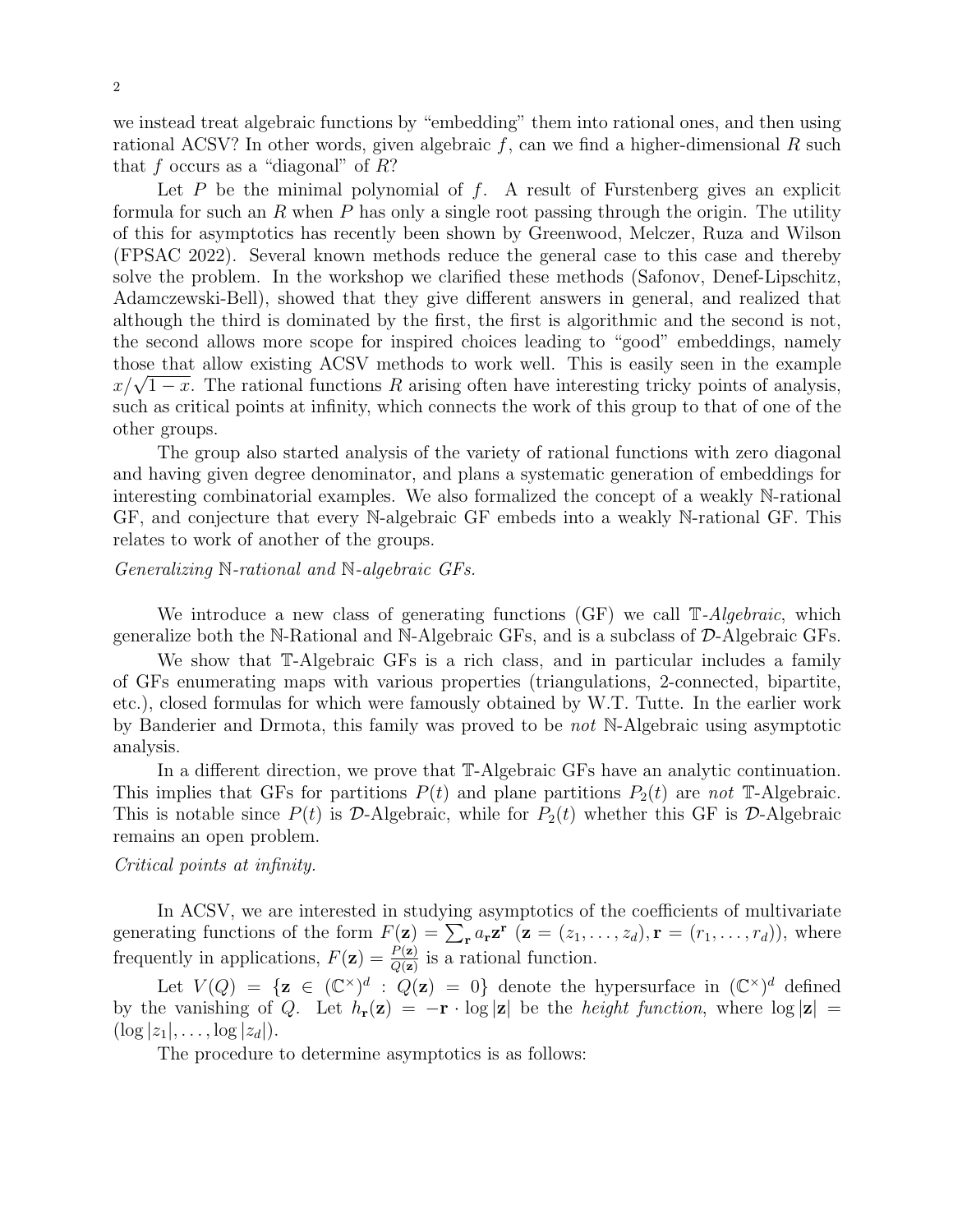(1) Use the Cauchy integral formula

$$
a_{\mathbf{r}} = \frac{1}{(2\pi i)^d} \int_T \mathbf{z}^{-\mathbf{r}} F(\mathbf{z}) \frac{d\mathbf{z}}{\mathbf{z}},
$$

where  $T \subset (\mathbb{C}^{\times})^d$  is a (real) torus of integration contained in the domain of convergence of  $F(\mathbf{z})$ .

- (2) Deform the torus T to a torus T' contained in a domain of convergence of  $F(\mathbf{z})$ where the height function is unbounded from below. During the deformation, we intersect the variety  $V(Q)$  in a  $(d-1)$ -cycle  $I(T, T')$ . Taking a multivariate residue, the integral (1) becomes an integral of a  $(d-1)$ -form over  $I(T, T')$ .
- (3) Deform the cycle  $I(T, T')$  in the direction of decreasing  $h_{\bf r}$  until it reaches critical points of  $V(Q)$  i.e. points  $p \in V(Q)$  where  $dh|_{V(Q)}(p) = 0$  or equivalently the matrix

$$
\begin{bmatrix} r_1 & \cdots & r_d \\ z_1 \frac{\partial Q}{\partial z_1}(p) & \cdots & z_d \frac{\partial Q}{\partial z_d}(p) \end{bmatrix}
$$

has rank  $\leq 1$ , i.e. all of its  $2 \times 2$  minors vanish. Since this condition does not change upon scaling **r**, we will regard **r** as an element of  $\mathbb{CP}^{d-1}$  below.

(4) Perform saddle point integrals at the critical points.

Our focus is on step 3, and eventually step 4. Since the variety  $V(Q)$  is not compact, we might have a situation where the cycle  $I(T, T')$  can be deformed to infinity while  $h_{\mathbf{r}}$ approaches a finite value. To deal with this issue,  $|BMP|$  compactified  $V(Q)$  by taking its closure in  $\mathbb{CP}^d$ , and defined a *critical point at infinity* (CPAI) to be a pair  $(p, r)$  where  $p \in$  $\overline{V(Q)} - V(Q), \mathbf{r} \in \mathbb{C} \mathbb{P}^{d-1}$  such that there exists a sequence  $(p_n, \mathbf{r}_n)$   $(p_n \in V(Q), \mathbf{r}_n \in \mathbb{C} \mathbb{P}^{d-1})$ where  $p_n$  is an  $r_n$ -critical point in  $V(Q)$ . With this definition, [BMP] provided a checkable condition which allows the behavior at infinity to be ignored.

However the compactification of  $V(Q)$  described above has some drawbacks:

- (1)  $V(Q)$  often has undesirable singularities due to points at infinity getting collapsed.
- (2) The height function  $h_{\bf r}$  does not extend continuously to the points at infinity.
- (3) The definition of CPAI involves a limit and we would like an algebraic definition like (3) above.
- (4) Optimistically, we would like to perform ACSV step 4 and obtain asymptotics even in the presence of CPAI, but the drawbacks listed above make this difficult.

A compactification of  $V(Q)$  that is better behaved is obtained by taking its closure  $\overline{V(Q)}$  in the toric variety  $X_N$  of the Newton polytope N of Q. The toric variety  $X_N$  has a stratification

$$
X_N = \bigsqcup_{\text{faces } \Gamma \text{ of } N} X_\Gamma^\circ,
$$

where each stratum  $X_{\Gamma}^{\circ} \cong (\mathbb{C}^{\times})^{\dim \Gamma}$  is a torus. The construction of the toric variety  $X_N$  is adapted to  $V(Q)$  which deals with drawback 1. For drawback 2, while the height function  $h_{\mathbf{r}}$  does not extend to all of  $X_N$ , it does extend to the orbits  $X_{\Gamma}^{\circ}$  such that  $\mathbf{r}$  is parallel to  $\Gamma$ , and as we state in the dream theorem below, these are the only orbits where we expect to see CPAI in the direction r.

During the AIM workshop, we identified the theorem we would eventually like to prove (in particular, handling drawbacks 3 and 4 as well). We state it now and then discuss the progress we have made during the workshop towards this goal.